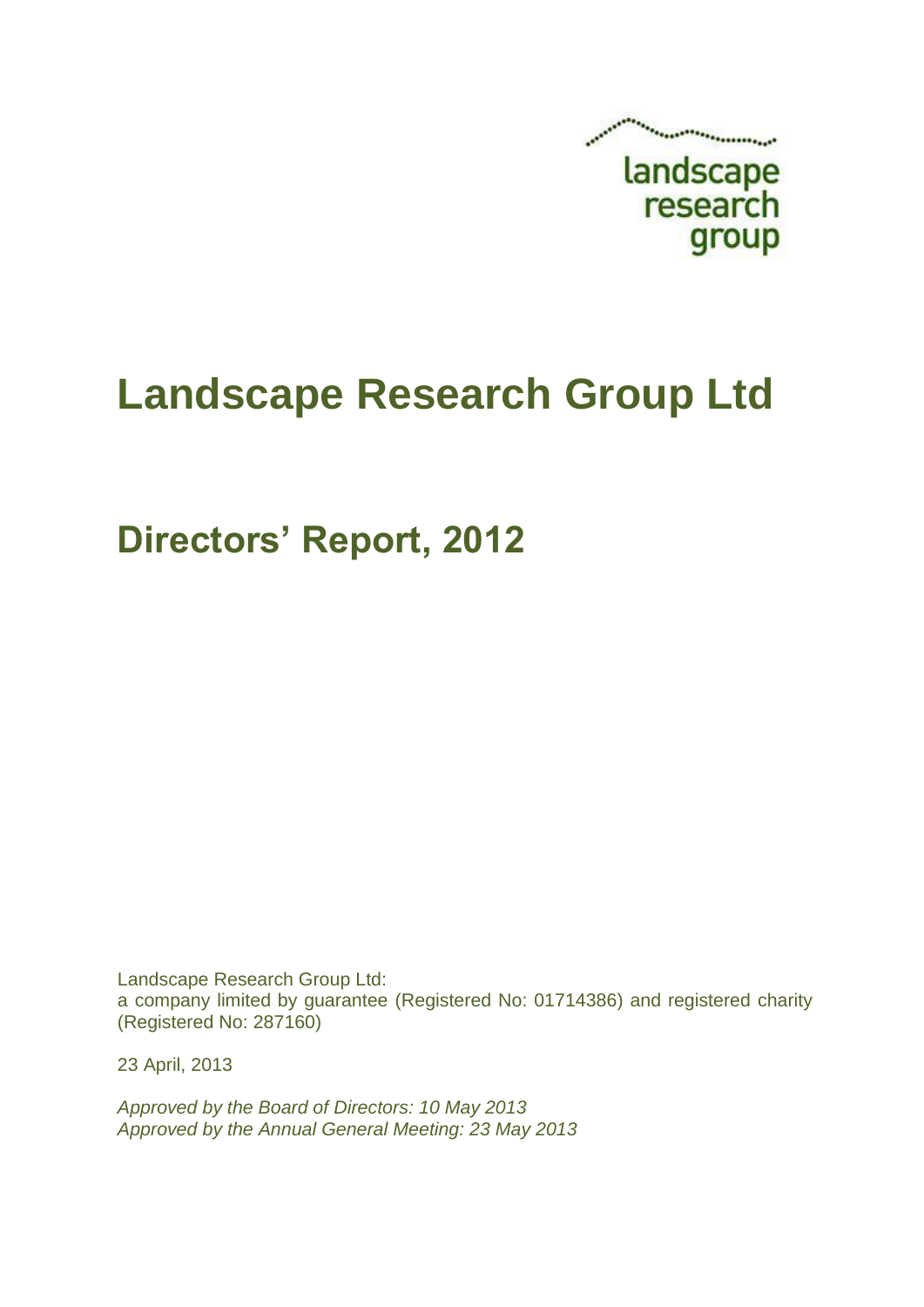### **LANDSCAPE RESEARCH GROUP LIMITED DIRECTORS' REPORT, 2012**

#### **1. INTRODUCTION**

The Directors are pleased to present their Report and enclose Accounts for the thirtieth period of business of Landscape Research Group Limited, from 1st January to 31st December 2012. The company (referred to below as "the Group" or "LRG") was incorporated on 12th April 1983 as a company limited by guarantee (registered number 1714386). The objects for which the Group is established are:

"to advance education and research, encourage interest and exchange information for the public benefit in the field of landscape and any related fields".

The Group is a Charity registered with the Charity Commission (number 287160). It is also recognised as a Charity by HM Revenues and Customs for taxation purposes.

#### **2. DIRECTORS, BANKERS, AUDITORS AND SECRETARY**

Directors who served during the year were:

| Mr Paul Tabbush        | (Chair**, from 16 May 2012)                                                                   |
|------------------------|-----------------------------------------------------------------------------------------------|
| Prof. Tim Collins      | (Vice Chair**; and acting Coordinator, Education and Training*)                               |
| Dr Steven Shuttleworth | (Company Secretary**; and Treasurer**)                                                        |
| Prof. Nathalie Blanc   | [Director to 12 June 2012]                                                                    |
| Prof. Catherine Brace  | [Director to 15 October 2012]                                                                 |
| Dr David Cooper        | [Director from 17 October 2012]                                                               |
| Dr Chris Dalglish      | (Coordinator, Research and Policy* from 6 December 2012)                                      |
|                        | [Director from 17 October 2012]                                                               |
|                        | Prof. Laurence le Dû-Blayo (Coordinator, International and Outreach Activity* from 6 December |
|                        | 2012) [Director from 21 September 2012]                                                       |
| Mr Graham Fairclough   | [Director from 17 October 2012]                                                               |
| Mr John Gittins        |                                                                                               |
| Mr Peter Herring       |                                                                                               |
| Prof. Peter J. Howard  | (Coordinator, International Activity to 6 December 2012) [Director to<br>31 December 2012]    |
| Dr Anna Jorgensen      | (Associate Editor) [Director from 19 October 2012]                                            |
| Dr Antonia Noussia     |                                                                                               |
| Prof. Kenneth R. Olwig |                                                                                               |
| Prof. Hannes Palang    |                                                                                               |
| Dr George Revill       | [Director to 12 June 2012]                                                                    |
| Mr Gareth Roberts      | (Coordinator, Events Activity*)                                                               |
| Ms Maggie Roe          | (Editor, Landscape Research*)                                                                 |
| Dr Susanne Seymour     |                                                                                               |
| Prof. Ken Taylor       | (Associate Editor)                                                                            |
| Dr Ian H. Thompson     | (Chair to 16 May 2012; and Consulting Editor)                                                 |
| Dr Emma Waterton       | (Coordinator, Website Activity*)                                                              |
| Dr Kathryn Yussof      | [Director to 16 January 2012]                                                                 |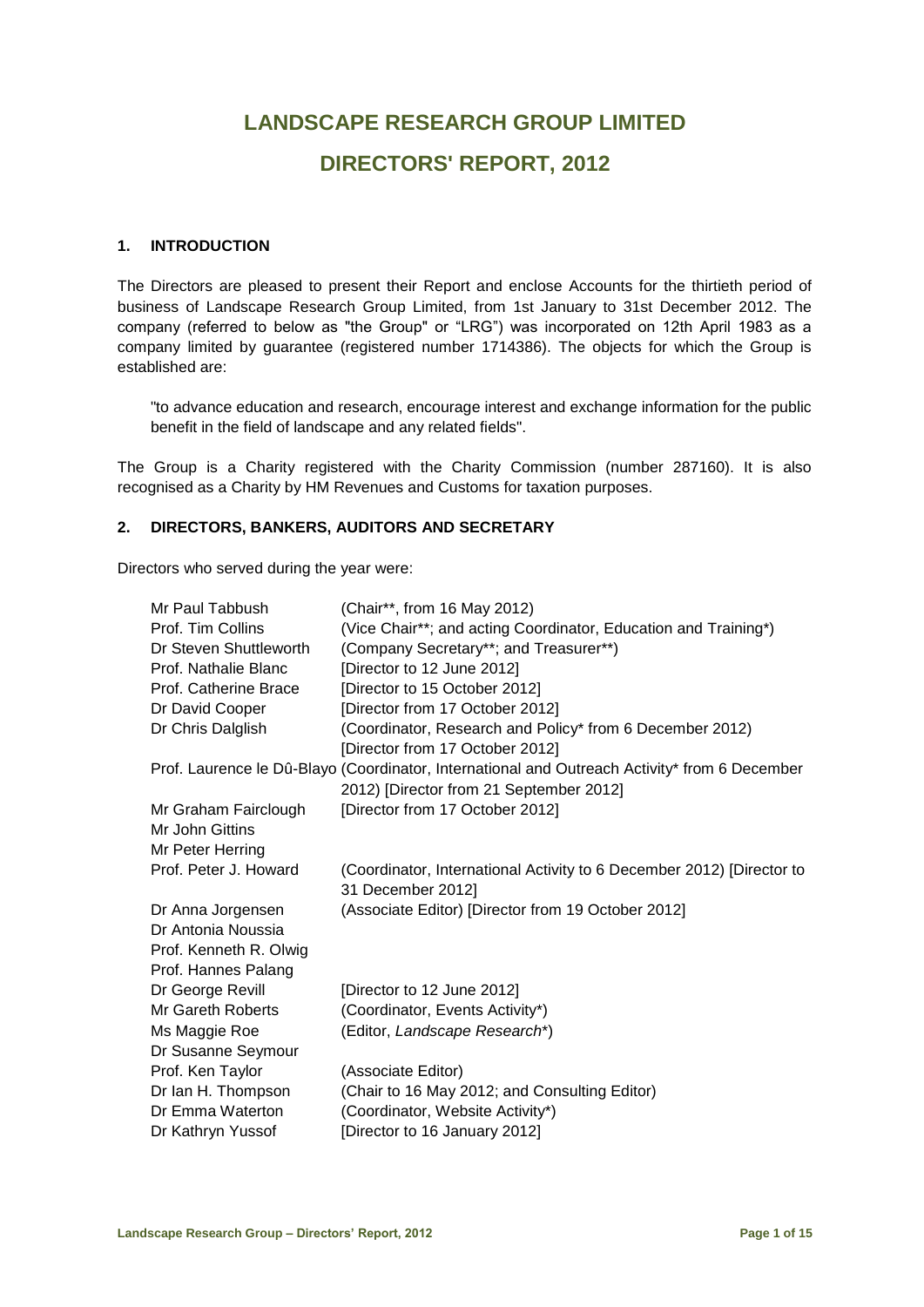The posts shown with a double-asterisk (\*\*) are the Officers of the Group who, together with the Activity Coordinators shown with an asterisk (\*), comprise the Group's Executive (all as at 31 December 2012).

Of the nineteen Directors at 31 December 2012, twelve are British. The seven other Directors hold citizenship as follows: Prof. le Dû-Blayo holds French citizenship; Dr Noussia holds Greek citizenship; Prof. Palang holds Estonian citizenship; Prof. Collins and Prof. Olwig hold United States citizenship; and Dr Waterton and Prof. Taylor hold dual British/Australian citizenship.

| Bankers are:               | Lloyds Bank plc, 34 Moorgate, London EC2R 6PL.                                      |
|----------------------------|-------------------------------------------------------------------------------------|
| Reporting Accountants are: | Hepburn and Co, 89A The Broadway, Wimbledon, London SW19<br>10E.                    |
| The Company Secretary is:  | Dr Steven Shuttleworth, 4 Gwyns Piece, Lambourn, Hungerford,<br>Berkshire RG17 8YZ. |

#### **3. BOARD AND EXECUTIVE**

#### **(i) Board of Directors**

The Board met on three occasions during 2012, on 16 May, 21 September and 6 December. During the year three email decisions were made separately from decisions at Board meetings, relating to approval of the draft Directors' Report 2011, appointing new Directors following discussions at the Annual General Meeting 2012, and approving recommendations in the Treasurer's and Editor's report to the Board meeting on 21 September (requiring ratification because that meeting was inquorate).

#### **(ii) Role of the Executive**

The Executive is responsible for managing the day-to-day affairs of the Group, except insofar as they are delegated to other Directors; for coordinating the work of all activity groups; and for formulating and recommending on all issues of strategy and policy to the Board. The Executive comprises the four Executive Officers of the Group, namely the Chair, Vice-Chair, Treasurer and Company Secretary. In addition, the Officers are supplemented by the Coordinators responsible for delivering the Group's activities, that is the Editor of *Landscape Research* and the five Coordinators for other activities. The Executive's Chair is the Chair of the Board, since 16 May 2012 Paul Tabbush.

#### **(iii) Business Strategy and related Board decisions**

Last year's report noted that during 2010 and 2011 the Executive and Board had continued to work on implementing the decisions that resulted from a two-day facilitated 'away-day' event in October 2009 in relation to key issues that affect the long-term direction of the Group, focusing on tasks that had not yet been brought to completion. As ever, the time-pressures on individual Directors (who undertake their roles in a purely voluntary capacity) have proved problematic. However, the new arrangements are now well-established and have enabled delivery of a fuller range of activity in 2012 than has previously been possible, continuing the trend that was inititated in 2011.

Last year's report also noted that the Board recognised the need to review progress on these arrangements and to consider the next stages of strategic development for the Group, and that work on this had started. As the Group continues to remain financially sound and is expanding its activity, the problems of Board and Executive capacity become ever more acute – not just in terms of time availability but also of succession planning given the age profile of Directors. The Board agreed that key matters for resolution therefore include: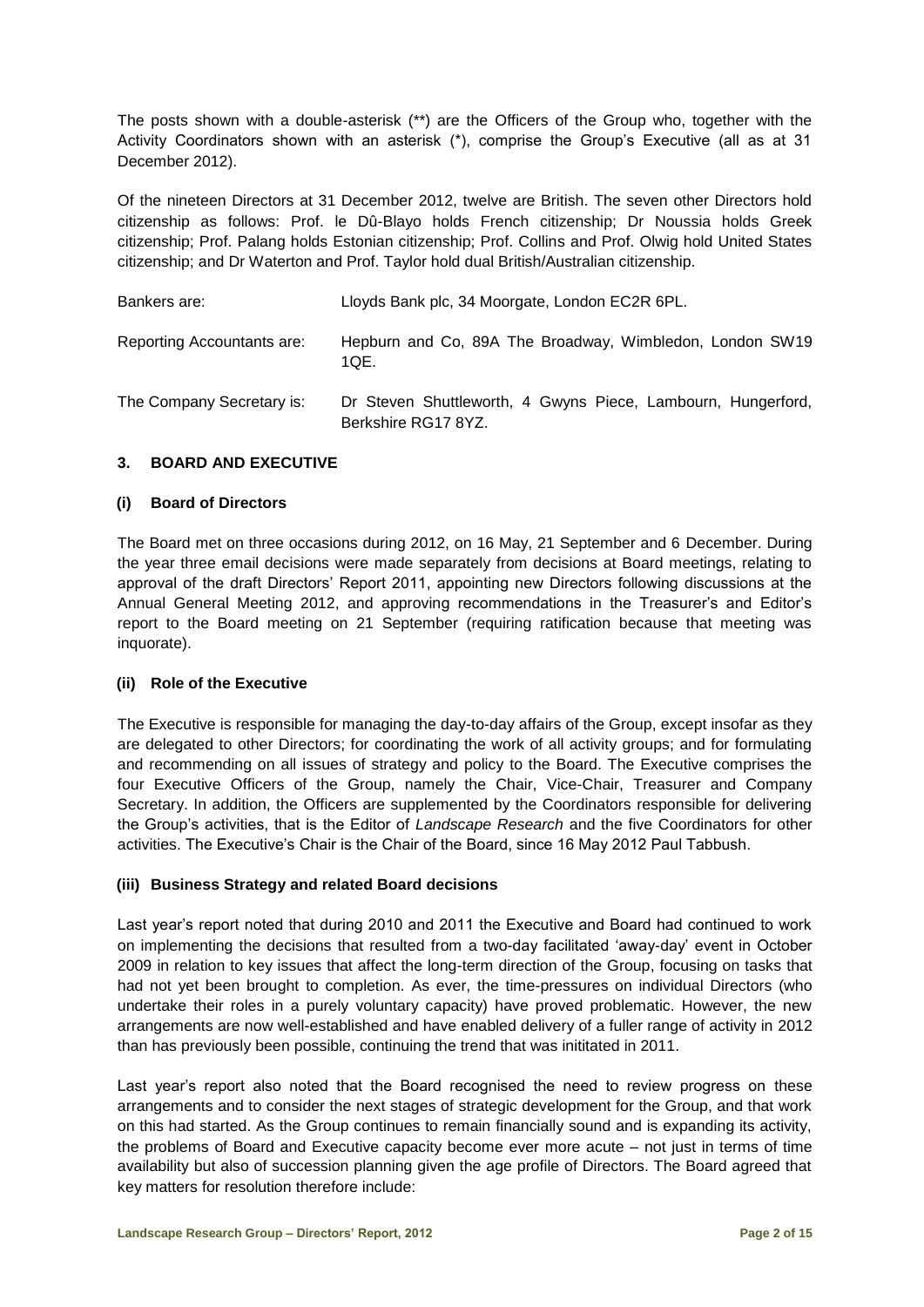- the issues of consolidation, gradual expansion, focused vision, and the balance between a publication-led and a networking organisation;
- the longer-term need for a staffed organisation, and how to finance that;
- the likely requirement for more financial support for the editorial team to continue the expansion of *Landscape Research*, to which priority will increasingly need to be given;
- the impact of the resultant likely extra costs of journal production limiting ability to implement the ambition to expand other activity, unless income is significantly increased; and that
- the need to appoint replacements for the Chair and the Networking and Outreach Activity Coordinator, and to appoint a successor Editor of *Landscape Research* to enable appropriate transition arrangements by the time the existing Editor stands down at the end of 2013.

The Board has made good progress in addressing these matters.

A successor Chair was identified and agreed in late 2011 to take effect from the 2012 Annual General Meeting. Paul Tabbush as the incoming and then elected Chair initiated a number of discussions which have led to the agreed retirement of some Directors and the appointment of new ones, selected to maintain the wide range of disciplinary interests and other skills that are required of charity trustees to deliver the multi-disciplinary objectives of the Group.

The structure of the various networks that deliver the Group's activities has been reviewed and slightly re-focused. The need for Events, Website Management and Journal (Landscape Research) Coordinators has been confirmed. However, the former Networking and Outreach Activity network is to be re-focused on Education and Training Activity (including prizes, research and public relations), with the need for a student representative acknowledged; the development of International Activity is to be expanded to cover International and Outreach Activity; and the need for development of Research and Policy Initiatives as a new area of activity has been agreed. Coordinators for five of these six Networks were confirmed or newly appointed, including two of the new Directors taking on such a role, with effect from the December Board meeting; and an acting Coordinator was agreed for the remaining network until a candidate comes forward and is appointed (see 'Events, Research And Networking Activities' below). The continued desirability of publishing *Landscape Research Extra* was confirmed as an important adjunct to these six Activity Networks.

Very good progress has been made in relation to issues affecting *Landscape Research*. Following discussions in late 2011 and early 2012, the Board agreed following its September meeting that Anna Jorgensen (currently an Associate Editor) will succeed Maggie Roe as Editor with effect from Volume 39 (formally from January 2014, although in practice there will be a transition during 2013 when much of the work to prepare the Volume 39 issues takes place).

This appointment will require significant changes to the support arrangements that underpin production of the journal. There are two aspects to this which Steven Shuttleworth as Treasurer and Company Secretary, with support from the Editor and Editor-designate, has addressed during 2012.

The first relates to the Publishing Agreement with Taylor and Francis Ltd (T&F), which – among other things – provides the Group with an 'editorial costs contribution' and a 'royalties payment' which together represent the bulk of the Group's income. The current Agreement was concluded in 2006 as a re-negotiated version of the original 1999 Agreement, starting 1 January 2007 as a '7 year + 7 contract' – in other words, it runs from 1 January 2007 to 31 December 2014, and is then automatically extended for a further 7 year period unless either party gives 12 months notice of intention to terminate. Thus, if either party wished to terminate the current Agreement at the end of 2013, it had to give notice by 31 December 2012. T&F stated that they regard *Landscape Research* as a very successful and respected journal, which they very much wished to keep as part of their journals portfolio, and therefore that they did not wish to terminate the Agreement. The Board agreed about the success of the arrangement, and considered that the disadvantages of seeking an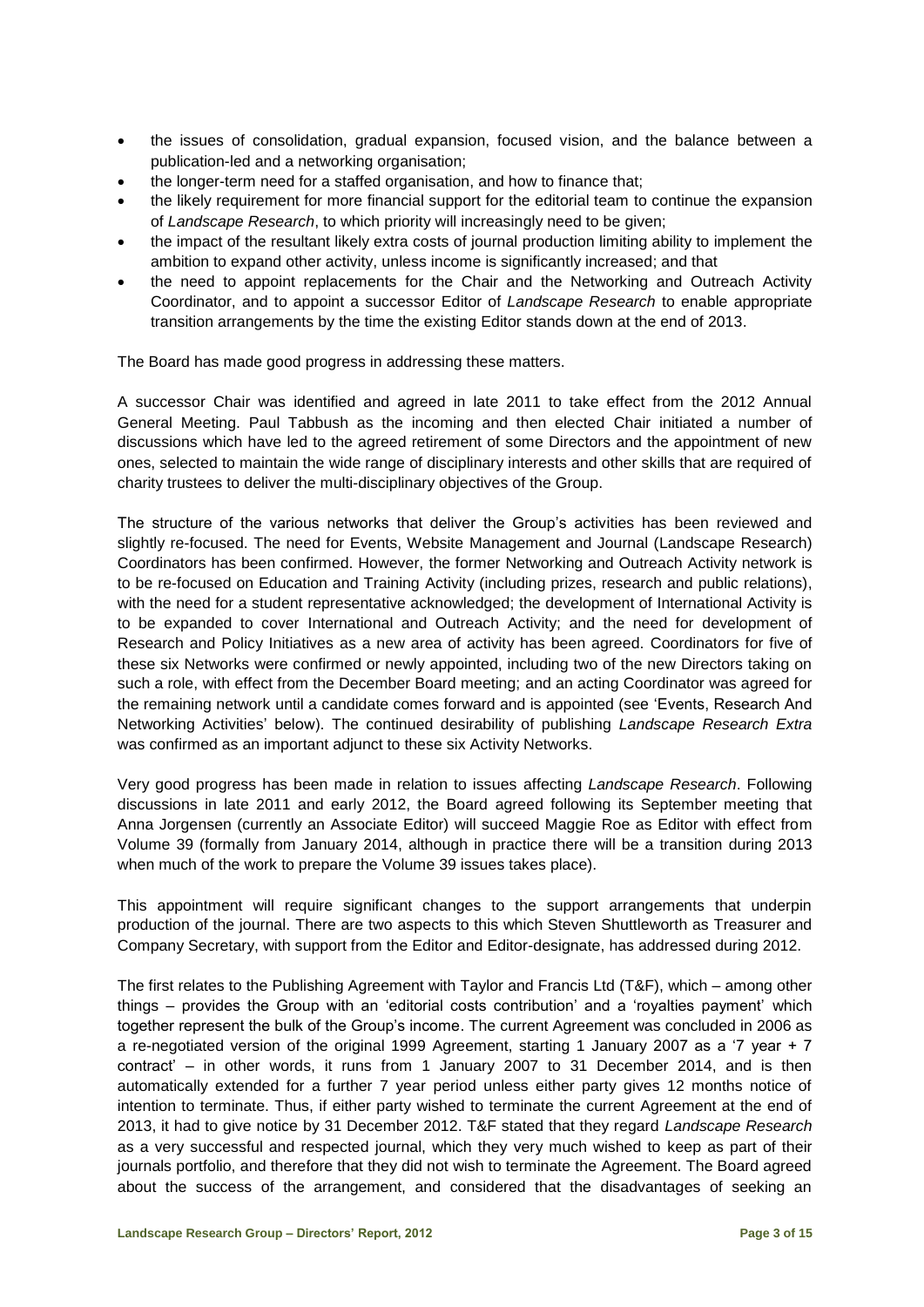alternate publisher or indeed reverting to direct publishing were greatly outweighed by the advantages of retaining the current arrangements, suitably updated. Accordingly the Board decided to continue the Agreement for a further seven years to December 2021.

The second key support arrangement that underpins production of the journal is the Editorial Agreement made with Newcastle University (NU). The current version came into effect in 2010, being updated from the original 2004 version, and was due to expire in December 2012. Following Maggie Roe's decision to remain as Editor during 2013, this Agreement was extended by mutual agreement for a further year.

The main part of the Agreement provides for NU to employ an Editorial Assistant to support the Editor, for which the Group reimburses the University's costs. The second part provides for the Group to make an annual contribution to NU's landscape research programme in recognition of the considerable time spent by the Editor on editing the journal, the 'true' cost of which could not be met by a small charity, and NU accepting that in turn it gains considerable indirect benefit from being the host institution for a respected international refereed academic journal. However, when the Editorship changes host institution from NU to Sheffield University (SU) in 2014, the NU Agreement will then lapse and need to be replaced by Agreement(s) with SU reflecting the new circumstances. A number of discussions have identified a way forward, which will all need to be concluded in 2013.

The key issue to be resolved concerns future arrangements for editorial support. The Board agreed that there would be considerable disadvantages to changing the Editorial Assistant, Crista Ermiya; and the fact that the Editor-designate and Assistant would be in separate locations is not an obstacle to smooth working, given that much of the editorial process is web-based. SU confirmed that they are happy with that approach (ie did not consider as a matter of principle that the Assistant should be based at SU). Discussions then took place with NU to explore the possibilities for the Assistant remaining in their employ under some sort of secondment arrangement, which idea NU have declined. As a result, further discussions have taken place with the Assistant, who has confirmed that she wishes to remain in the role and is willing to do so on a self-employed basis. This will be progressed when Crista returns to work in April 2013, following maternity leave.

The second issue to be resolved will be to negotiate an arrangement with SU, similar to that with NU of an annual contribution to SU's landscape research programme in recognition of the Editordesignate's time. However, this approach needs to be discussed further; and clearly SU may have a different view about both the details of the approach and the amount that is acceptable to them.

A related but additional issue is that the other members of the editorial team also do a considerable amount of work which the Board considers should, ideally, also be recognised. The Board is minded to adopt a similar approach with the editorial team members' institutions to that adopted for the Editor, subject to their views and affordability.

Fourthly, it will then be necessary to re-negotiate the terms of the Publsihing Agreement with T&F. They recognise and accept that the 7-year extension should not automatically roll forward unchanged from the current arrangements. The Treasurer has had preliminary discussions to identify areas where change might be desirable, including addressing the various points discussed above that relate to journal production support.

To 'feed in' to all the above discussions, the Board has given considerable thought to the implications of the "open access publishing" arrangements for academic papers that will come into effect in the United Kingdom shortly and elsewhere in due course. As a result of Government policy, there is a clear drive for publicly-funded research to be freely available – which potentially means by accessing journal papers without subscription payment. T&F and other academic publishers have worked closely together and with learned society publishers such as the Group and with research funding bodies, to develop an approach which reconciles the potential conflicts between Government policy,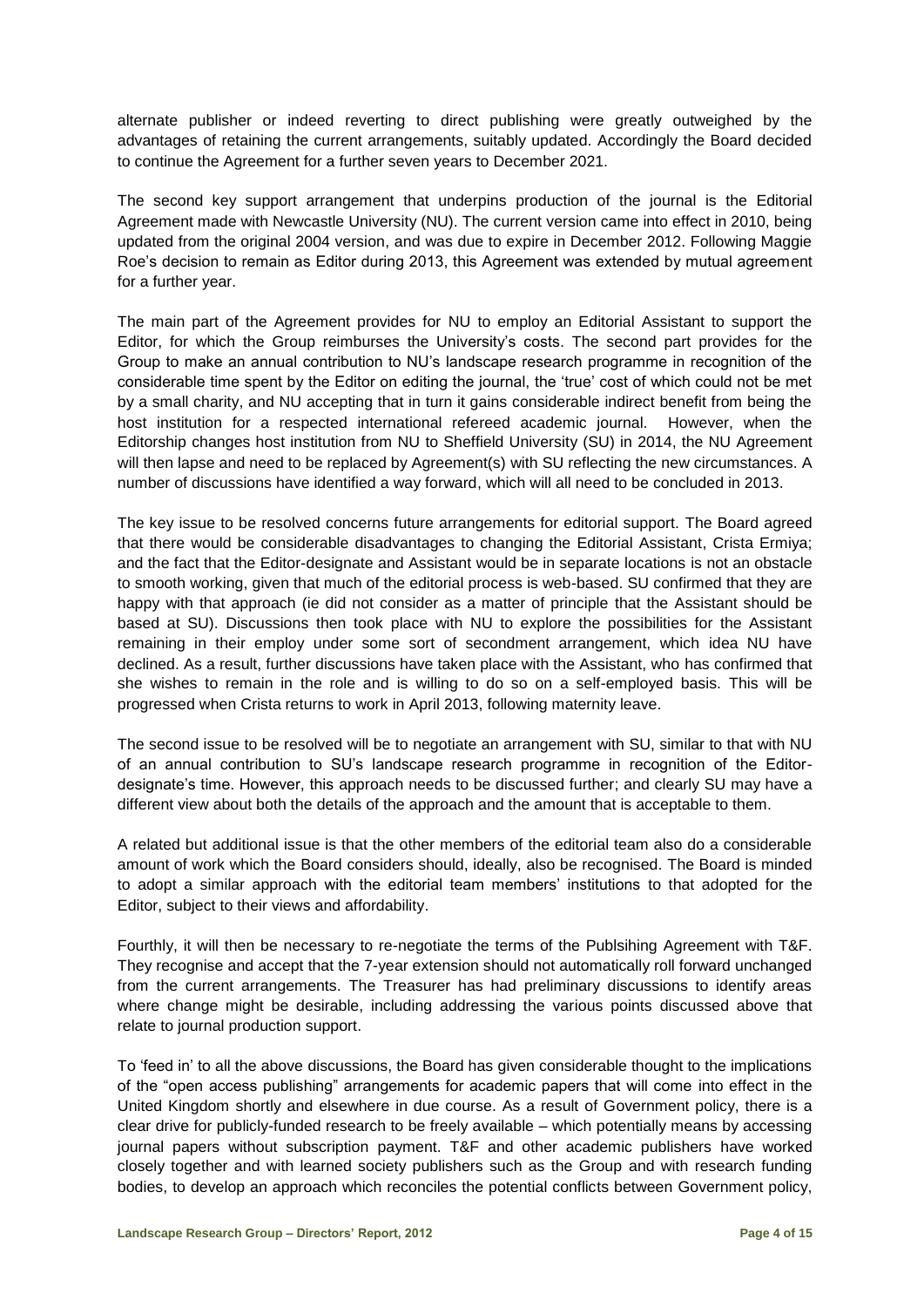the commercial realities of the publishing business, and the specific needs of learned societies. The Board is satisfied that the approach developed by T&F and other publishers should be supportive of the financial or other needs of the Group, as far as can be judged at this early stage of developing new arrangements.

Finally, the Board has considered the need for better ways of carrying out its business, given that much discussion takes place between formal meetings and that the Board is geographically dispersed so that some Directors contribute mainly by 'correspondence'. To date, these discussions have taken place as 'email conversations', but over time it has become clear that this method has considerable disadvantages (such as no means of safely storing the 'historic record' of discussions, or accidental omission of relevant colleagues from the conversation). After discussion at the Board. Tim Collins investigated possible solutions, following which the Board has adopted Basecamp as a means of sharing documents and tracking discussions. After some 'teething' problems, which were related to individual browsers, this system appears to be working well for most Board members.

The Admiistrative Assistant remains Pauline Graham, who provides support to the Chair and the administrative and other support that is necessary for the smooth working of the Board and its meetings, as well as managing membership subscriptions and day-to-day financial processes under the supervision of the Treasurer. The Board wishes to thank her for her continued excellent support.

#### **(iv) Honorary Life Membership**

No Honorary Life Members were appointed during 2012.

#### **4. EDITORIAL ACTIVITY:** *LANDSCAPE RESEARCH*

#### **(i) Role of the Editorial Board**

The Editorial Board is responsible for producing *Landscape Research* on behalf of the Group's Board of Directors, and ensuring the journal maintains standards appropriate to a respected international academic journal; and for formulating and recommending on related issues of strategy and policy to the Executive Committee. It comprises the Editor and Associate Editors of *Landscape Research*; two other Board members not directly involved in *Landscape Research* production, responsible for ensuring that the editorial approach to the journal meets the Group's wider charitable objectives; and on an ex officio basis the Chair and Treasurer of the Group. The Editorial Board is also empowered to co-opt up to two additional members from the main Board as it sees fit, to add to the breadth of its expertise, and a representative(s) from Taylor & Francis Ltd. The Chair of the Editorial Board is the Editor of *Landscape Research* – during 2012, Maggie Roe.

In 2012 the Editorial Board has not needed to meet, since the key issue of concern to it, progressing changes to the support arrangements that underpin production of the journal, has been dealt with by the Treasurer/Company Secretary (see 'Business Strategy and related Board decisions' above).

#### *(ii) Landscape Research*

Feedback from various sources demonstrates that *Landscape Research* continues to be a respected international journal, and that the Publishing Agreement with Taylor & Francis Ltd continues to be effective. In this respect, 'impact factor analysis' continues to show that special issues have a good record for download access, and impact is encouraging on a five-year analysis. Three special issues are planned for 2013, and more are planned for 2014 and beyond. As noted in last year's report, the expansion of the journal to six issues clearly responded well to the growing number of submissions received and the demand for space for quality research papers, with a large number of submissions received and a high rejection rate of papers. This led to a 'backlog' of papers awaiting publication, but this problem has been alleviated to considerable degree by using the *iFirst* system which allows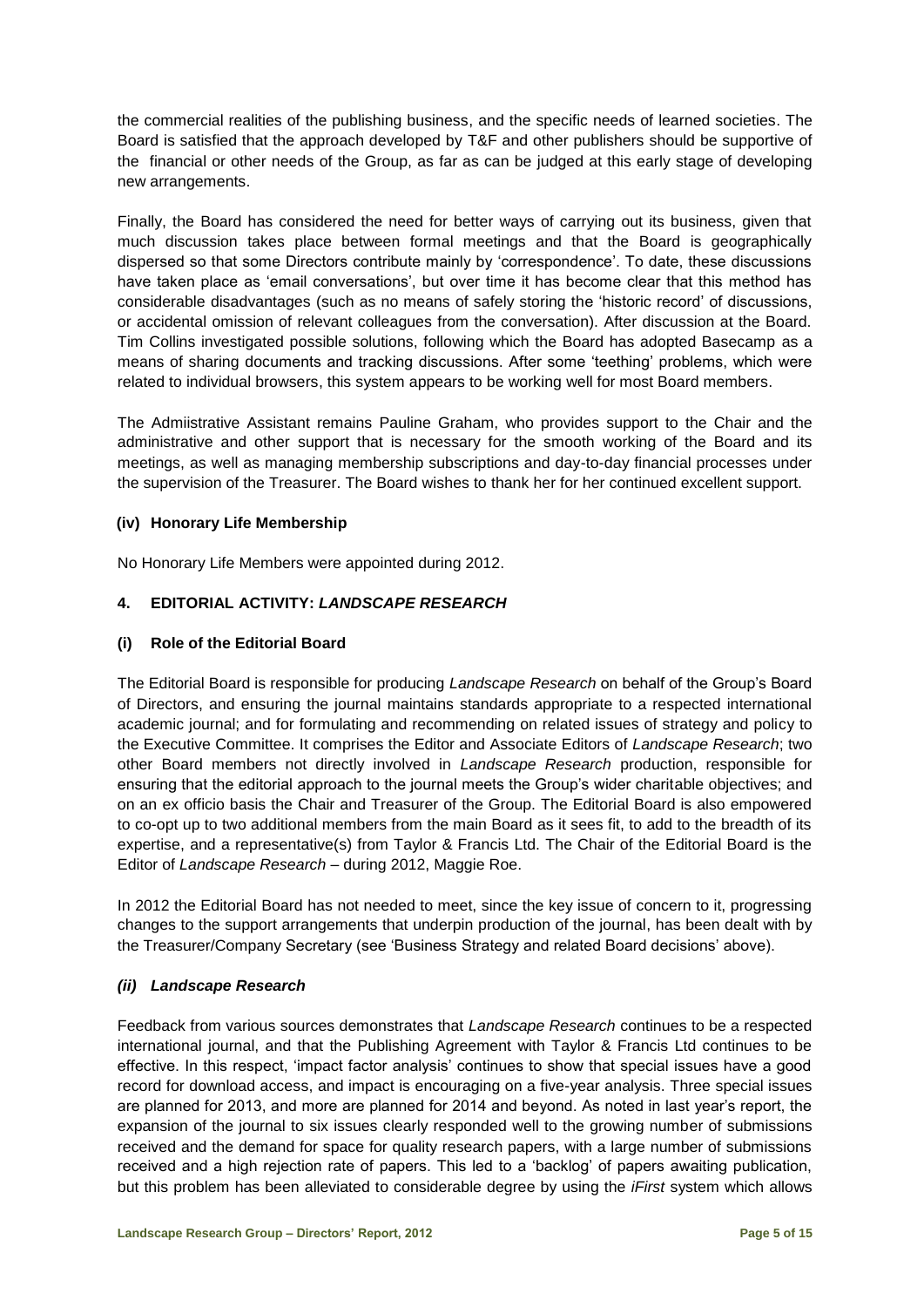papers to be published on the Web as soon have they are copy-edited, even though formal publication in the journal then follows later. However, there is continuing pressure for publication and the Editor is exploring with T&F whether it is feasible to increase the number of pages of each issue or to increase the number of issues per year in response to this.

As already noted, issues related to the longer-term publication of *Landscape Research* are discussed under 'Business Strategy and related Board decisions' above.

Six issues of the journal (comprising Volume 37) were published during the year. The contents were as follows:

(i) The **February** issue was a General Issue containing six papers plus an editorial broadly connected by the theme of understanding the impacts of landscape change on both the intangible and material landscape, of the continued need to explore ways to bring together qualitative and quantitative information, and the need to develop new theoretical understandings in landscape. As the editorial noted, material heritage and landscape memory lead to many dilemmas of both understanding and future management, and as such the inevitability of landscape change reflects matters acknowledged by the European Landscape Convention.

The papers included the first of a series of commissioned review papers, offering an interpretation ('ten tenets') and critical analysis ('six questions') to guide future research agendas in landscape urbanism.

The other papers were: an assessment whether preferences for landscapes are due to cultural determinants or innate reflexes that point to our evolutionary background; a study of farmers' preferences for tidy agricultural landscapes, based on a cross-cultural study between Germany and Scotland; a proposed landscape metric which includes measures for understanding place values based on social perceptions of landscape; an exploration of how collective memories of place have framed contemporary planning conflicts in the countryside, based on housing issues in rural Ireland; and a critical review of the literature on militarized landscapes (ie landscapes that are partially or fully mobilised to achieve military aims). The issue also contained five book reviews.

(ii) The **April** issue was a Special Issue guest-edited by Jo Vergunst and Arnar Arnason on

'routeing landscapes', that is ethnographic studies of movement and journey. The first paper provided an introduction to the issues affecting study of the experience of landscape based on movement (rather than in stasis). In particular, the paper considered how journeying can be both a mode of dwelling and integral to the relationship between stability and instability in landscape, and how the political aspects of landscape (such as access, administrative designations and land use conflict) are affected by the experiential landscape (such as perception of time, way-finding and identity).

Five papers then considered the significance of hiking practices in wilderness landscapes, with reference to the role of the Norwegian Trekking Association in nationalising hiking practices in Norway; the impact of and local responses to the rise of the environmental movement and agrienvironmental schemes on farmed landscapes practices in Orkney, Scotland; an exploration of the significance of the term 'road' in anthropological discussions of mobility, based on ethnographic research in Siberia; a study of the perceptions of car commuters and the bonds they develop with their routes; and a study of the perceptions of walkers and the bonds they develop with the routes through which they travel, based on a comparative study of attitudes in modern Iceland and northern Ireland, and in nineteenth century France.

(iii) The **June** issue was a General Issue containing seven papers on varied topics. They included an appraisal of the conflicting 'paradise-like' and 'hell-like' concepts that underlie perceptions of wilderness and their implications for management and conservation practices, based on research in a Netherlands national park; the potential role of ruins and derelict land in the development of green space, based on a case study of ruins related to a former railway in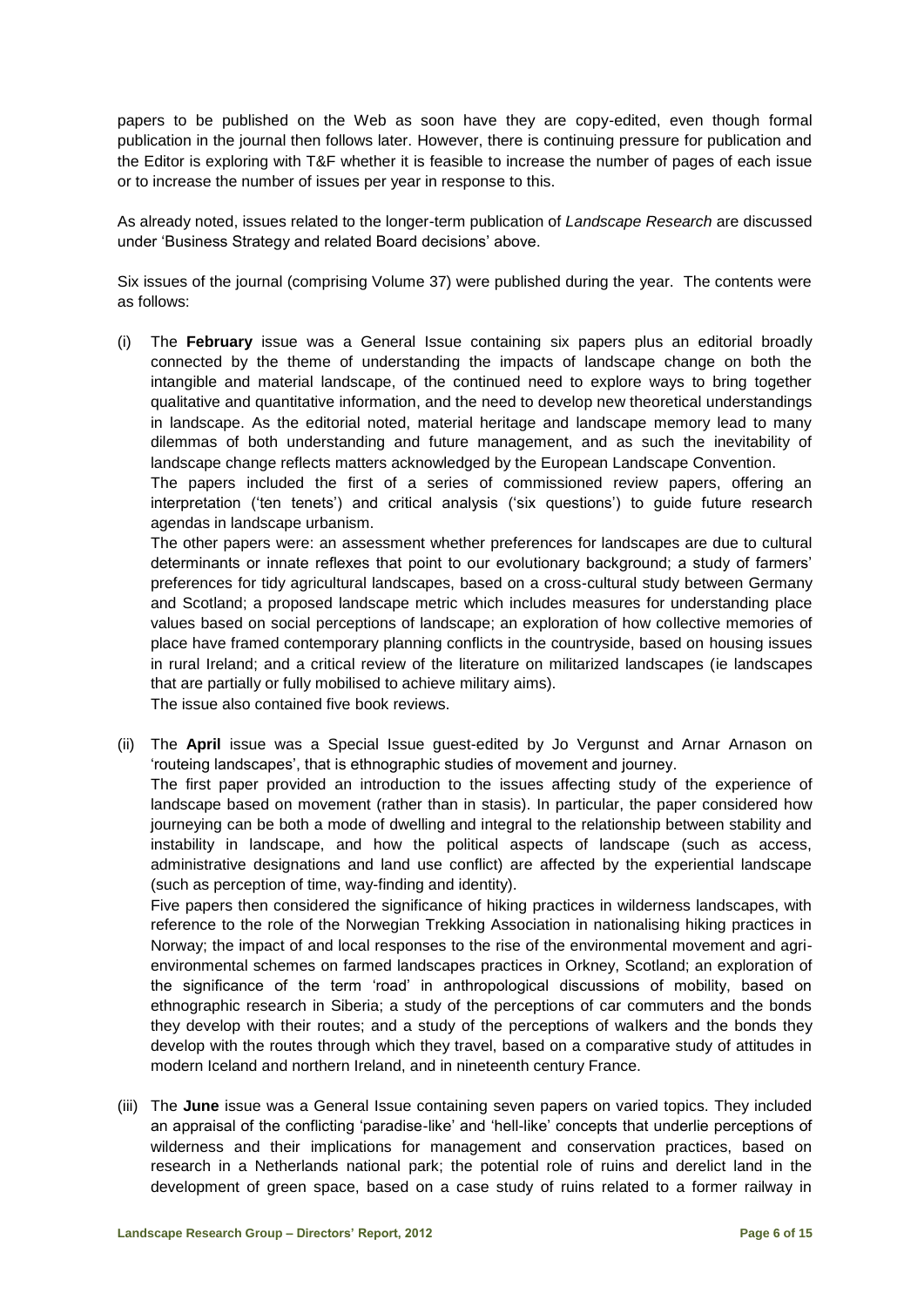southern Sweden; land ownership and property rights in the Adirondack Park of New York State, United States; the effectiveness of boundary strucures in limiting residential encroachment into urban forests, based on fieldwork in southern Ontario, Canada; an assessment of coastal scenery in Andalusia, Spain, and the role of scenic evaluation as a tool for landscape planning and management; the potential for conserving natural capital by managing landscape/ environmental features as a source of income for the local population, based on fieldwork in a valley in the Trentino, Italy; and the use of the 'variable classification method' of assessing natural landscapes as a model for large-scale forestry planting designs The issue also contained five book reviews.

(iv) The **August** issue was a General Issue including a special section guest-edited by Mattias Qvistrom and Kirsten Valentine Cadieux on spatial order, scenic landscapes and sprawl, plus four other substantive general papers.

The special section included an introduction reviewing the significance of the hybrid landscapes at the urban edge, and the role of peri-urban studies at the interface between landscape and planning history; an assessment of the significance of landscape protection and regional planning in dealing with the contested landscapes of urban sprawl, based on a study in Scania, Sweden; a study of the significance of road construction in Belgium 1925-1940 in engineering the rural idyll in peri-urban landscapes; and an exploration of the role of regional planning in the Netherlands in the 1950s in shaping the distinction between urban and rural spaces.

The issue's other papers were: an assessment of the distinctive model for national park management adopted in Cairngorms National Park, Scotland, and its role in addressing the contested views about the purpose and future management of the park; a study of the roles of milk trestles in country life in Estonia, and how these functioned to prolong traditional perceptions and activity behind the ideological layers of Soviet landscapes; an appraisal of the effectiveness of implementing the measures proposed in Local Landscape Plans in Germany; and a study of the usefulness of using local place names for mapping the distribution of vanishing historical landscape features, with reference to the agras field system of Galicia, Spain.

- (v) The **October** issue was a General Issue containing five papers on landscape assessment and modelling. These were: an evaluation of the effectiveness of the differing types of therapeutic environment in a 'healing garden' in helping patients recover from stress-related diseases; a study of the value of an inventory approach to the assessment of 'main traditional landscapes' in Sicily, Italy, and the implications of differences in the eight types identified for future landscape management; a study of magnitude and significance in landscape change and a proposed index for quantifying it, based on fieldwork in Madrid, Spain; the use of the 'K-compexity Model' to evauate the algorithmic structural complexity of landscape developed from fieldwork in the Pendeli Mountains, Greece, and its value in geography, landscape ecology and landscape management; and the use of the 'Landscape Degradation Model' to improve the consideration given to rural landscape planning issues in environmental impact assessments in Japan.
- (vi) The **December** was a General Issue including a special section guest-edited by Henrik Vejre, Jorgen Primdahl and Lone Kristensen on landscapes and commons with particular reference to experience in Denmark, plus two other substantive general papers. The special section included an introduction reviewing the significance of cultural landscapes in general, their ownership and use, and the implications of access and other rights to the use of landscape, and the limitations of mainstream planning and management solutions in dealing with the conflicts between landowners and others with legal interests in the landscape. The supporting papers addressed the revitalisation of common use in the management of modern multi-functional landscapes; the role of farmers' management of hunting rights in managing landscape change; and the role and influence of farm advisors on farmers' decisions regarding multi-functional landscape commons.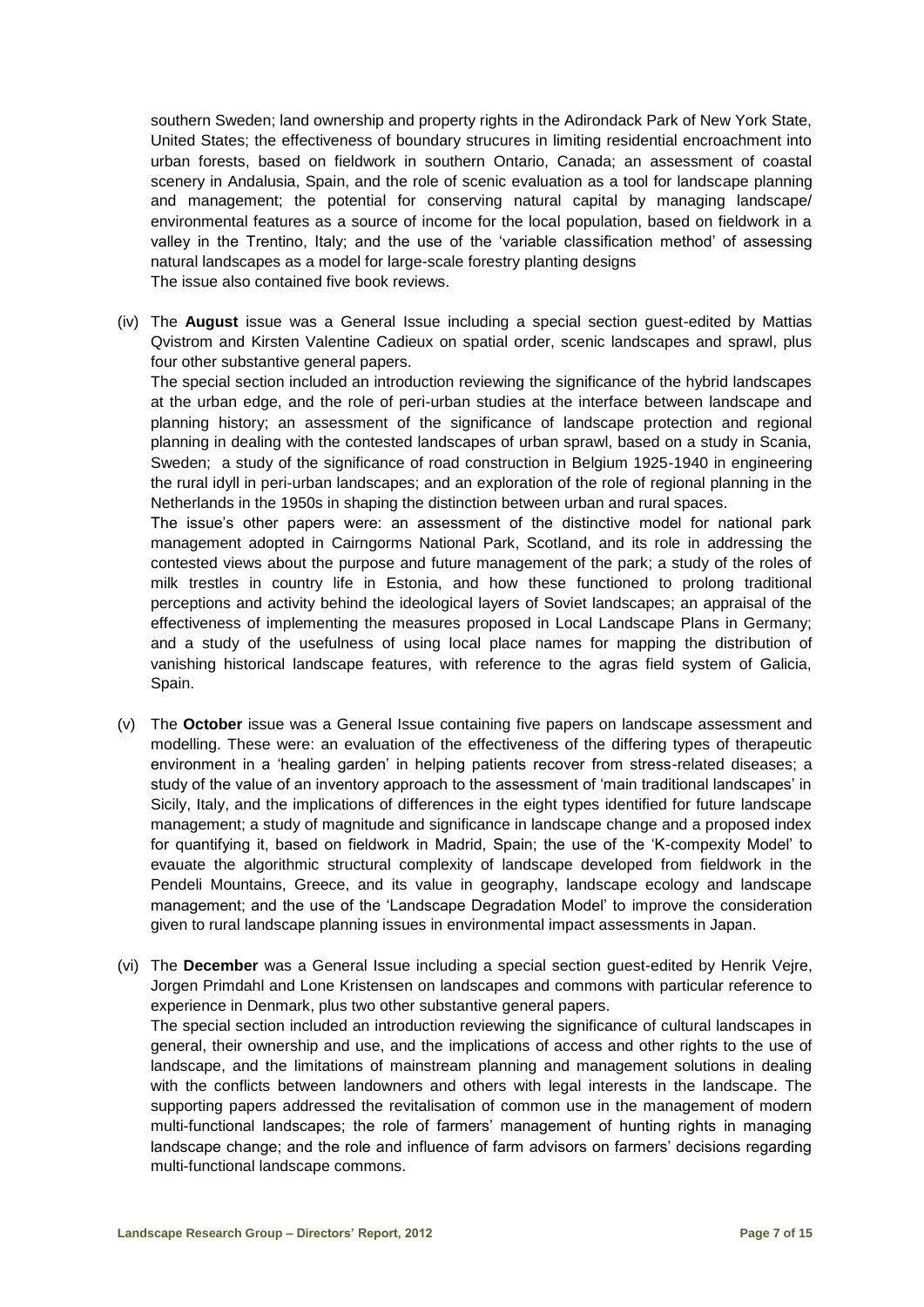The issue's other papers were: an exploration of individuals' attitudes and preferences towards traditional farm landscapes, and impact on their willingness to pay for the protection and conservation of such landscapes, based on survey in Ireland; and a short study of the impact of rapid urbanisation, in terms of landscape degradation and its safety implications for the karst geological mountain region of Jinan city, north China.

The Board wishes to acknowledge with gratitude the continued commitment of *Landscape Research's* Editor (Maggie Roe), Consulting Editor (Ian Thompson) and Associate Editors (Ken Taylor, Anna Jorgensen and Tom Mels), Book Reviews Editor (Mick Atha) and Assistant Editors (David Jones, Sam Turner and Vera Vincenzotti). As noted above, their work has led to a continued increase in the number of papers originating from areas outside Europe, and to the related development of special and theme issues.

The Board also wishes to thank three colleagues who stood down from their roles at the end of 2011 or during 2012 – former Associate Editors Catherine Leyshon and Kenneth Olwig, and former Member of the International Editorial Advisory Board (and also a former Editor) Paul Selman – for their significant contribution to the journal's development over the past ten years.

The Editorial Assistant remains Crista Ermiya, who provides the administrative and editorial support that is necessary for the smooth production of the journal. Crista took maternity leave from April 2012 (returning in April 2013), and her post has been filled on a temporary basis by Rosemarie Gilbert (who was in fact Crista's predecessor). The Board wishes to thank both for their excellent support.

#### **(iii) Research project, University of Newcastle**

As noted above, one element of the Editorial Support Agreement negotiated with the University of Newcastle in 2007 was the provision of a grant (now £4,400 annually) to promote landscape-related research at the University. This grant was provided to recognise, in a notional way, the large amount of time spent by the Editor in producing the journal.

The grant continues to be used in two main areas: support for research student development and for development of research themes, in particular implementation of the European Landscape Convention (ELC), green infrastructure planning, new cultural landscapes and heritage values.The funding continues to support individuals to attend conferences and seminars, particularly to give papers that furthers their own research and that of the University's Landscape Group, with the aim of encouraging further research projects and/or publications.

In 2012, the funding was used for a variety of research-related activities. These were: sending a Masters research student (Montse Ferres) to attend a workshop at the ISPA conference in July 2012; to allow Vera Vicenzotti (Assistant Editor) to attend the HERA Joint Research Programme in March 2012; to allow Ken Taylor (Associate Editor, based in Australia) to visit Newcastle in July 2012 as part of a visit to Europe, to discuss book publication and journal issues; and to provide partial funding for Maggie Roe to present the *Conclusions of the 12th Council of Europe Meeting of the Workshops for the Implementation of the European Landscape Convention (ELC)* in Thessaloniki, Greece on 2-3 October 2012.

The support arrangement requires the individuals to provide a short report on the activity and/or the paper presented. In this context, a special issue of *Landscape Research* containing a paper based on Maggie Roe's work on the ELC is due for publication in December 2013.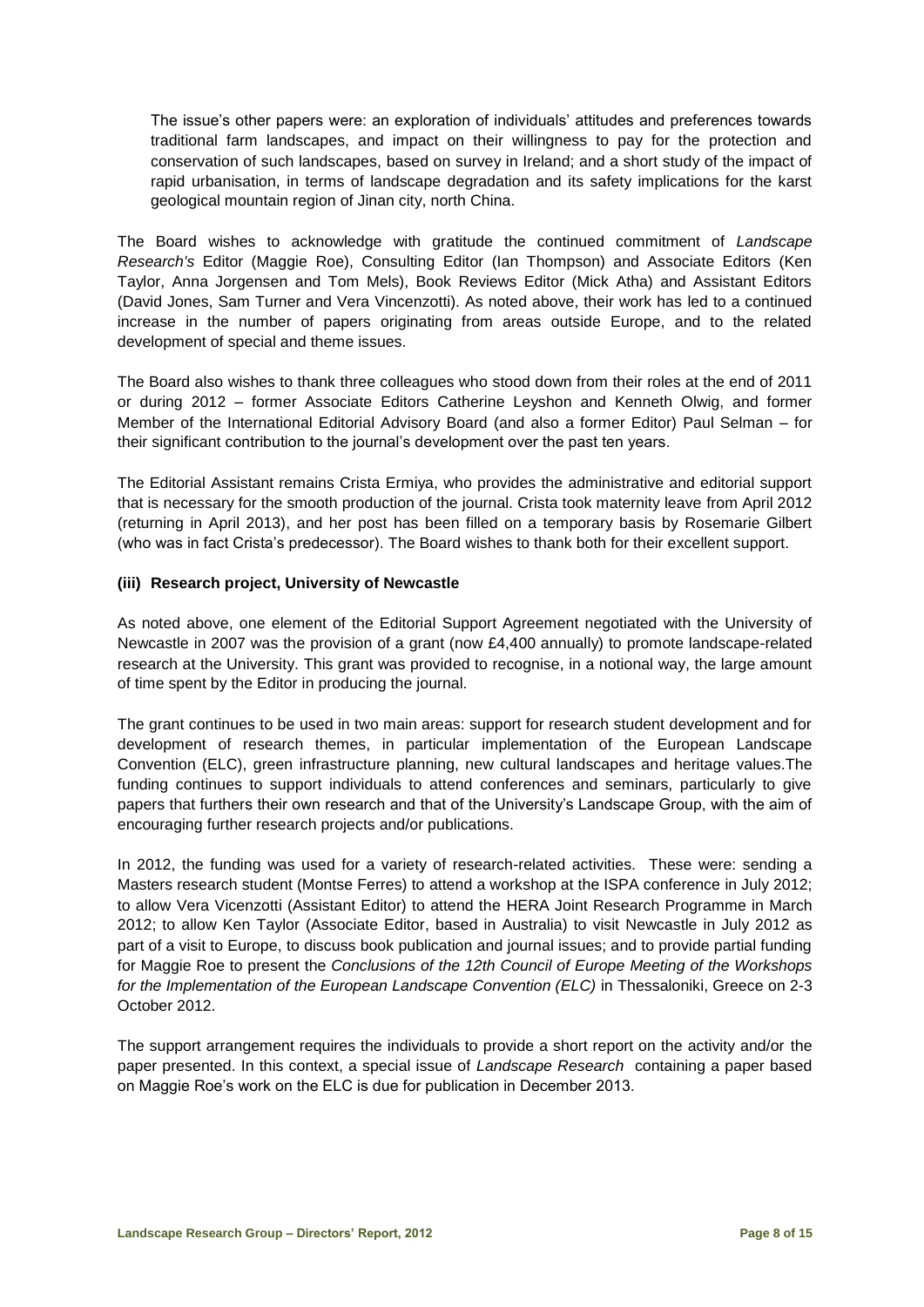#### **5. EVENTS, RESEARCH AND NETWORKING ACTIVITIES**

#### **(i) Coordination of Activity**

As noted in previous years' Reports, new arrangements for developing and promoting events, research and networking activity in all areas other than publication of *Landscape Research*, came into effect during 2010. As discussed above, these arrangements were refined during 2012. The Coordinators for the various activity networks (as redefined) during 2012 were:

- delivery of Events Gareth Roberts;
- development and active management of the Website Emma Waterton;
- promotion of Education and Training Activity (including prizes, research and public relations) Tim Collins (on an acting basis);
- development of International Activity and Outreach Peter Howard, succeeded by Laurence le Dû-Blayo from December 2012; and
- development of Research and Policy Initiatives Chris Dalglish from December 2012.

In addition, a key events, research and networking activity remains the production of *Landscape Research Extra*, of which Bud Young continues as Editor although now retired as a Director.

The Board is pleased to report that these new arrangements continue to work well, and significant activity has been successfully undertaken in 2012 as summarised below.

#### **(ii) Events**

The Group, via Coordinator Gareth Roberts, organised or contributed to four events during the year, discussed in turn below. These were:

- sponsoring a research seminar organised by German members of the Group (in Erkner, Germany, 26 to 27 April 2012);
- organising and sponsoring a session at the conference of the Association of Critical Heritage Studies (in Gothenburg, Sweden, 5 to 8 June 2012);
- sponsoring a symposium organised by Newcastle University (in Newcastle, on 11 to 13 July 2012); organising and co-sponsoring a field trip/seminar in the Snowdonia/Eryri National Park Snowdonia Field Study Event (based at Blaenau Ffestiniog, 21 to 23 September 2012); and
- holding a public lecture (in London, 6 December 2012).

This level of event activity was higher than that anticipated at the start of the year or undertaken in 2011. Linked to the emerging programme for 2013 and 2014, it continues to give confidence that the new arrangements for promoting event activity are now progressing well.

The Group agreed to support a seminar on *New Energy – new energy landscapes – new perspectives for landscape research?* which was arranged by German members of the Group and held in Erkner, Germany, by providing both financial support and enabling the attendance of two UKbased members (vera vicenzotti and Baerbel Francis) and a Director (Peter Howard). About 30 academics and practitioners came together to discuss the challenges that arise from the landscape changes caused by renewable energies. In Germany, this is driven by 2011 legislation which aims to phase out the use of nuclear power by 2022 and to implement ambitious targets for the use of renewable energy. The discussions focused on exploring some of the reasons for resistance among citizens to landscape change, particularly to wind turbines but also biomass crops such as maize. A report outlining the discussions on these themes and preliminary conclusions is presented in *Landscape Research Extra* 62, which includes a web-link to the German language network site. The network aims to publish the papers delivered in Erkner.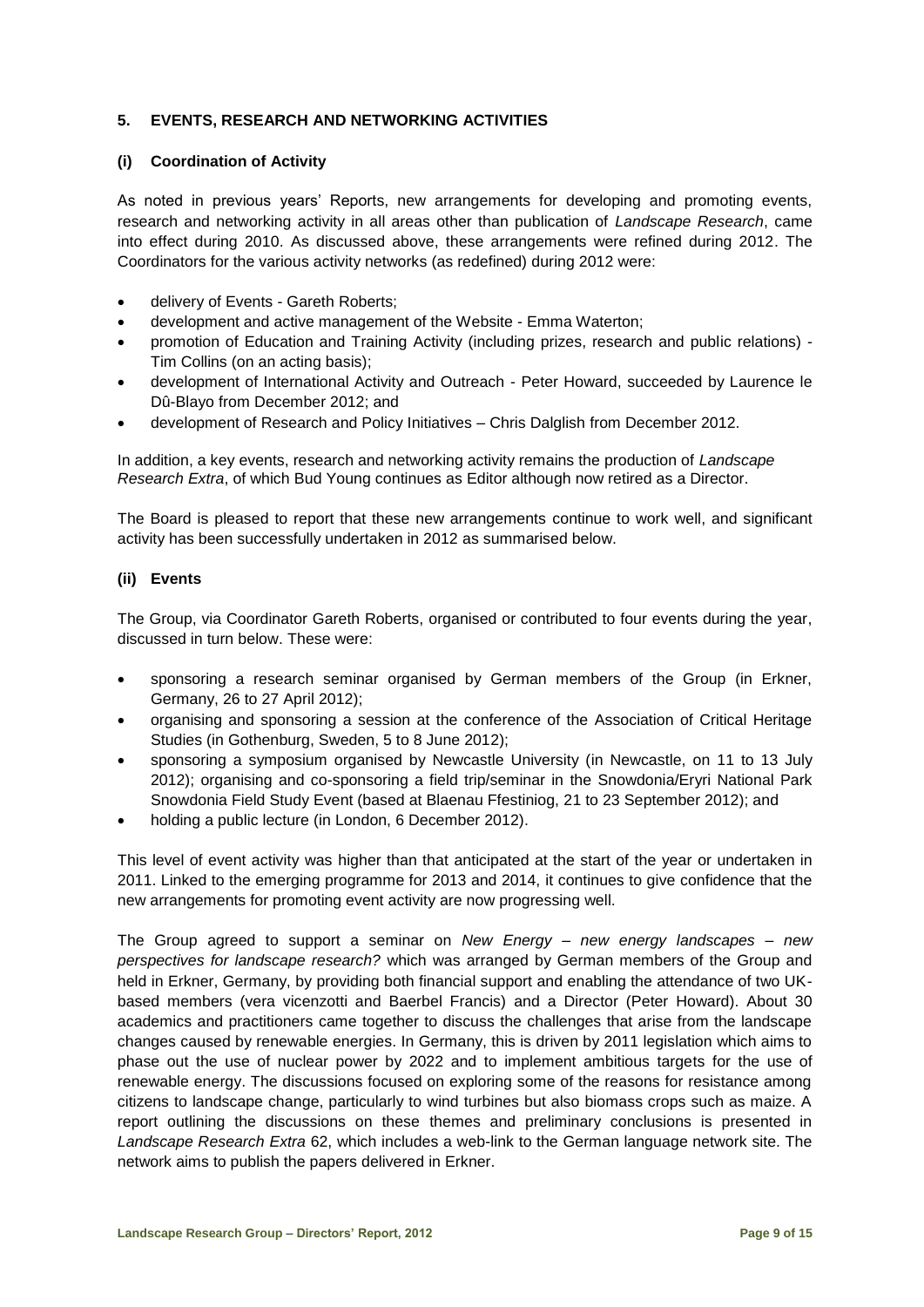The event in Gothenburg was on *Re-Theorising Heritage* and was arranged as the inaugural conference of the Association of Critical Heritage Studies. The conference had over 500 delegates, and presented 360 papers delivered in 62 themed sessions. The Group, through Emma Waterton and David Harvey, co-organised and sponsored one of these themed sessions, on *Landscapes of Heritage and Heritage Landscapes*. This was one of two landscape-themed sessions, adding six strong contributions to the eighteen conference papers focused on landscape aspects of heritage. The session was very well-attended, with the lecture room filled to capacity with over 50 attendees. It opened with an introduction to the Group and to *Landscape Research*, including showcasing the new website, allowing the Group to profile itself to a wide audience (see 'International Activity' below). The session aimed to showcase the growing interest in both 'heritage' and 'landscape' as categories of scholarship, identity, experience and performance, as well as for purposes of entertainment, commerce and policy engagement. The six papers generated a lively and interesting range of discussion points. A report outlining the discussions on these themes and preliminary conclusions is presented in *Landscape Research Extra* 62, and it is intended that the six papers will be developed for publication in *Landscape Research*, subject to the usual refereeing procedures.

The Group also agreed to co-sponsor a conference on *The Ethics and Aesthetics of Architecture and Environment*, held by the International Society for Architecture and Philosophy at Newcastle University. The originally planned focus for the conference was to bring together architects and philosphers to consider the aesthetics of architectural design issues. As a result of the Group's sponsorship, this focus was widened to include a second strand on *Landscape and the Environment* organised by Ian Thompson. The conference attracted a wide range of architecture and landscape architecture academics and environmental philosphers as intended, but also practising artists, art theorists and art historians. It therefore brought together disciplines which might not normally mingle, and proved successful in stimulating a sharing and provoking of ideas and potential collaborations, which is of course central to the Group's objective of promoting an inter-disciplinary approach to landscape research. The landscape sessions were very well-attended, and a report on the conference will be published in *Landscape Research Extra* 64 (in January 2013), and feature on the website. It is hoped that a special issue of *Landscape Research* featuring papers developed from conference presentations can be published, subject to the usual refereeing procedures

The two-day field meeting *Sublime Snowdonia* in September 2012 held in Snowdonia/Eryri National Park focused on understanding what we mean by the concept of sublime in landscape, where it can be found, and how important is it in this day and age. The subject of the sublime was an important philosophical concept in the late Eighteenth Century 'Age of Enlightenment', but is little (or at least not often explicitly) referenced in current landscape research. The meeting was organised by Gareth Roberts on behalf of the Group, and was run as a residential course convened by the Snowdonia National Park's Field Studies Centre at Plas Tan y Bwlch, and was jointly sponsored by the Group in partnership with the Field Studies Centre and the Snowdonia Society. Two dozen professionals, academics and amenity society members gathered to discuss issues of landascape perception and its relevance to contemporary sustainable landscape management and decision-making. Key themes for discussion were: How do  $18<sup>th</sup>$  Century ideas influence land management in the context of the National Park's iconic landscape? How can we best maintain cultural and emotional associations such as wildness, solitude, inspiration and contemplation, that are widely recognised as important and are all qualities to be experienced in sublime landscapes? How can we ensure that the outcomes from management plans to conserve tranquility contribute to this aim? A report outlining the discussions on these themes will be published in *Landscape Research Extra* 64 (in January 2013), and a full report is featured on the Group's website.

The final event of the year was the organisation by Antonia Noussia of a public lecture by Prof. Peter Howard, Dr Emma Waterton and Dr Ian Thompson on *Landscape and Human Destiny*. The event was hosted by the Landscape Institute, and included a reception after the lecture. It was attended by over 80 people and very well-received. Prof. Howard spoke on *Clashing Concepts*, Dr Waterton on *Landscapes of Everyday Encounter* and Dr Thompson on *A World in Crisis*, the three themes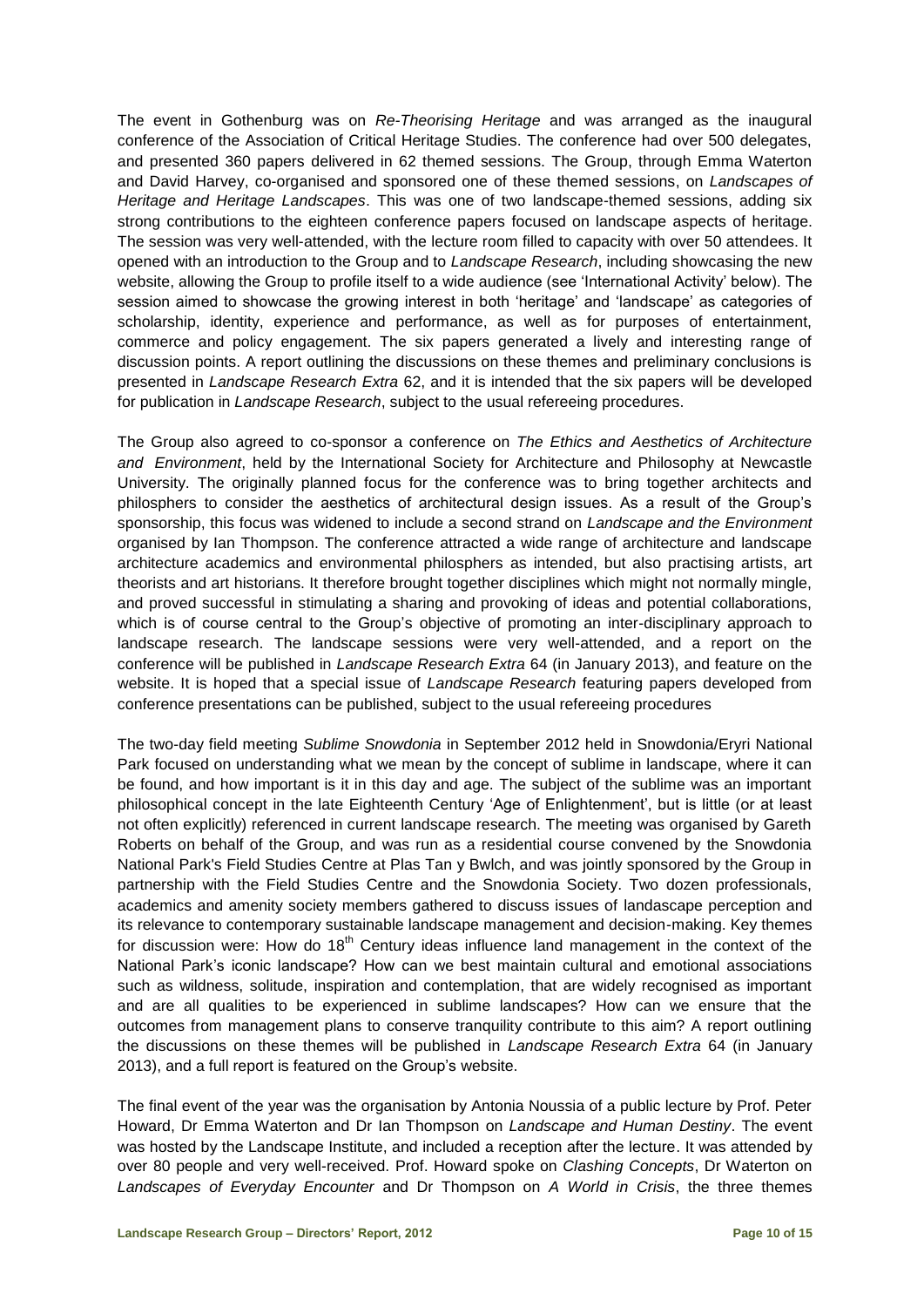together presenting personal perspectives on the perception and study of landscape that underpin the themes in their recently published book *Companion to Landscape Studies*. The lecture was videoed and is available for viewing on the Group's website (as is the 2011 lecture by Prof. David Lowenthal, *Eden to Earth Day: Landscape Restoration as Mission and Metaphor*).

Other event-related activity during the year has focused on progressing events for 2013 and beyond. The major event planned for 2013 is a seminar on *Journees du Paysage* (to be held jointly with the University of Rennes 2 and other partners, in Brittany in June 2013). Also planned for 2013 are a symposium on *Medieval Perceptions of Landscape* (to be held jointly with the Medieval Settlement Research Group, in Falmouth in April 2013) and the third public Annual Lecture (in December 2013). Events currently planned for 2014 are a two-day seminar/field event on the *Sublime Industry of Landscape* to be held in Cornwall (originally planned for 2013, but re-scheduled), and preliminary planning is underway for an event to celebrate the tercentenary of 'Capability' Brown sometime between 2014 to 2016.

Regrettably, the proposed international conference on *Changing Mediterranean Identities and Landscapes* planned as a collaboration with the University of Malta, referred to in last year's Report, is not taking place.

#### **(iii) Website and Information Activity**

Last year's report noted that major progress had been made in 2010 and 2011 to enhance the website, completely re-designing it and adding much of the planned new content. This progess, again led by Emma Waterton, continued in 2012. A key aspect has been initial work to migrate the website from its previous to a new 'host' and server, including related work to re-configure the site to the new domain settings that will result, which will be implemented in January-February 2013. This step has been taken because we have experienced difficulties with the current web-host in terms of instability of their systems (which has particularly affected the Student Awards Scheme – see below), their planned resultant upgrading of their systems which they cannot guarantee will not compromise our website, and concerns about value for money. This work is being undertaken with specialist support, to enable a smooth transfer. In addition, initial work has now been completed to enable webbased payments; the Treasurer has set up a PayPal account, and this will be activiated (after some trials) once the website has been migrated to the new web-host.

As noted in last year's Report, a key issue in future will be ensuring the website is kept up-to-date. This has been achieved successfully during 2012 (for example with new pen-portraits of Board members, updates to news items and events, and the addition of new issues of *Landscape Research Extra*, links to videos of the annual Lectures, reports of events and copies of the Annual Directors' Reports), which augurs well for the future.

#### **(iv) Education and Training Activity**

#### *(a) The Annual Student Awards Prize Scheme*

The Group has organised a prize scheme for student dissertations that contribute to the understanding of landscape issues, since 2000. The scheme was originally started on a small-scale basis to continue the work originated by the Nan Fairbrother Memorial Trust, which transferred its assets to the Group when the Trust was wound up (see Directors' Report for 1998).

As noted in last year's report, the Board had decided that it was appropriate in future to be more specific and diverse about the range of awards and to include PhD theses. To facilitate the judging process, it was also decided to include in the website upgrade mechanisms to enable the nomination, submission and judging process to take place online (to date, everything has been undertaken by mail and by reviewing 'original theses'). This change was implemented in 2012 but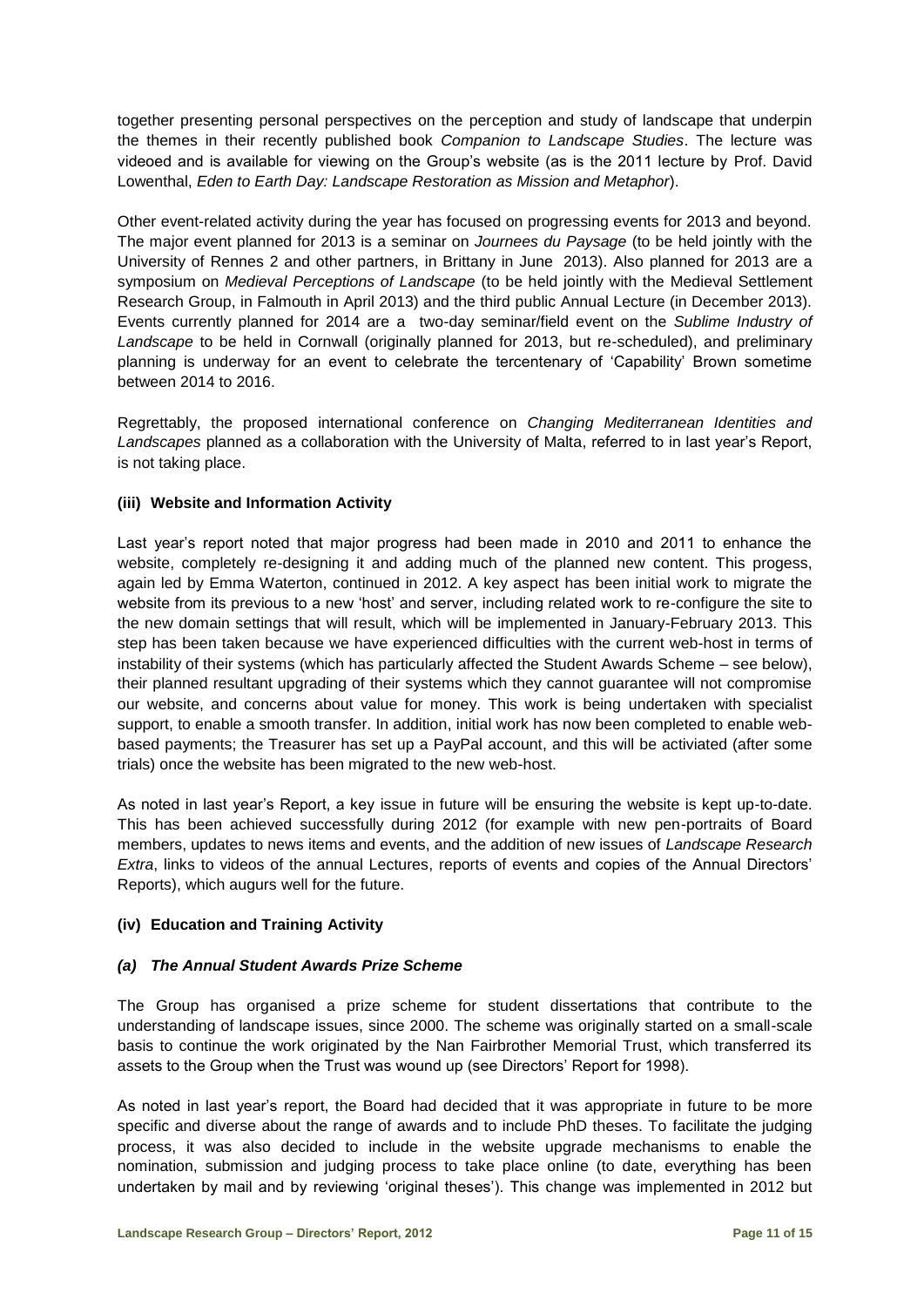unfortunately was not without problems. First the functionality of the online system was affected by the failure of the web-server (caused by problems with the web-host system, referred to above), a problem now resolved as a result of considerable effort by Tim Collins as Activity Coordinator working with the website developer. Second, it has not proved possible to secure sufficient thesis readers with the range of expertise required to review all the theses submitted.

In 2012 six submissions were received for work completed in 2011, from students at five institutions, for all prizes. The judges were Tim Collins and John Gittins. Only one award was made, a first prize of £350 to Anthony Rogers (Sheffield Hallam University) whose Master's thesis was entitled *An Investigation into Perceptions of Coasteering in the Pembrokeshire Coast National Park Amongst Participants in Other Forms of recreation*. A report outlining the dissertation is presented in *Landscape Research Extra* 63.

At the end of the year a total of thirteen entries were received in relation to the competition for theses completed in 2012, comprising six entries for the undergraduate prizes, three for the Masters prizes, and four for the PhD prize, from students at eight institutions. Eight readers have been identified but others are still required for some fields. Any prizes awarded will be reported in next year's Report.

The first set of invitations inviting entries for the 2013 Awards (ie for dissertations completed during 2012) will be issued in June 2013.

#### *(b) Other Education and Training Activity*

As indicated above, the Board agreed at its December meeting the need to re-focus the work of the former Networking and Outreach Activity Network to address education and training, However, no appointment was made to fill the resultant new role of Education and Training Coordinator (overseeing dissertation prizes and liaising with the student representative). Tim Collins agreed to discharge the role until a candidate comes forward and is appointed.

#### **(v) International and Outreach Activity**

As noted in previous years' reports, the Group's profile as a leading institution in landscape policy and research circles has become widely appreciated and understood across Europe. LRG is now an accredited observer not only at the meetings of the European Landscape Convention itself, but also at meetings of Uniscape, the organisation of universities to support the Convention. The Group is also invited to observe at meetings of Civilscape, which is a similar organisation intended for nongovernmental organisations, and Permanent European Conference for the Conservation of the Rural Landscape (PECSRL). The close connections with the French government research organisation Cemagref remain strong.

As noted above, Peter Howard was International Activity Coordinator during most of 2012 but retired from this role and as a Director in December 2012, and the Coordinator with effect from then is Laurence le Dû-Blayo. The Board intends to agree its intended approach for future international and outreach activity when it has considered a paper and recommendations which Laurence will prepare in the first part of 2013. Meanwhile, in accordance with the plan to expand the network of Directors able to promote international activity, Kenneth Olwig, Nathalie Blanc, Hannes Palang, Antonia Noussia, Ken Taylor, Maggie Roe and Emma Waterton, together with Bas Pedroli of Uniscape, have continued to contribute to this work.

The Group's international activity was rather muted during 2012, due to the Coordinator's incapacity, although Maggie Roe attended the Council of Europe meeting at Thessaloniki, Greece in October, both as LRG observer and as speaker (see 'Landscape Research' above).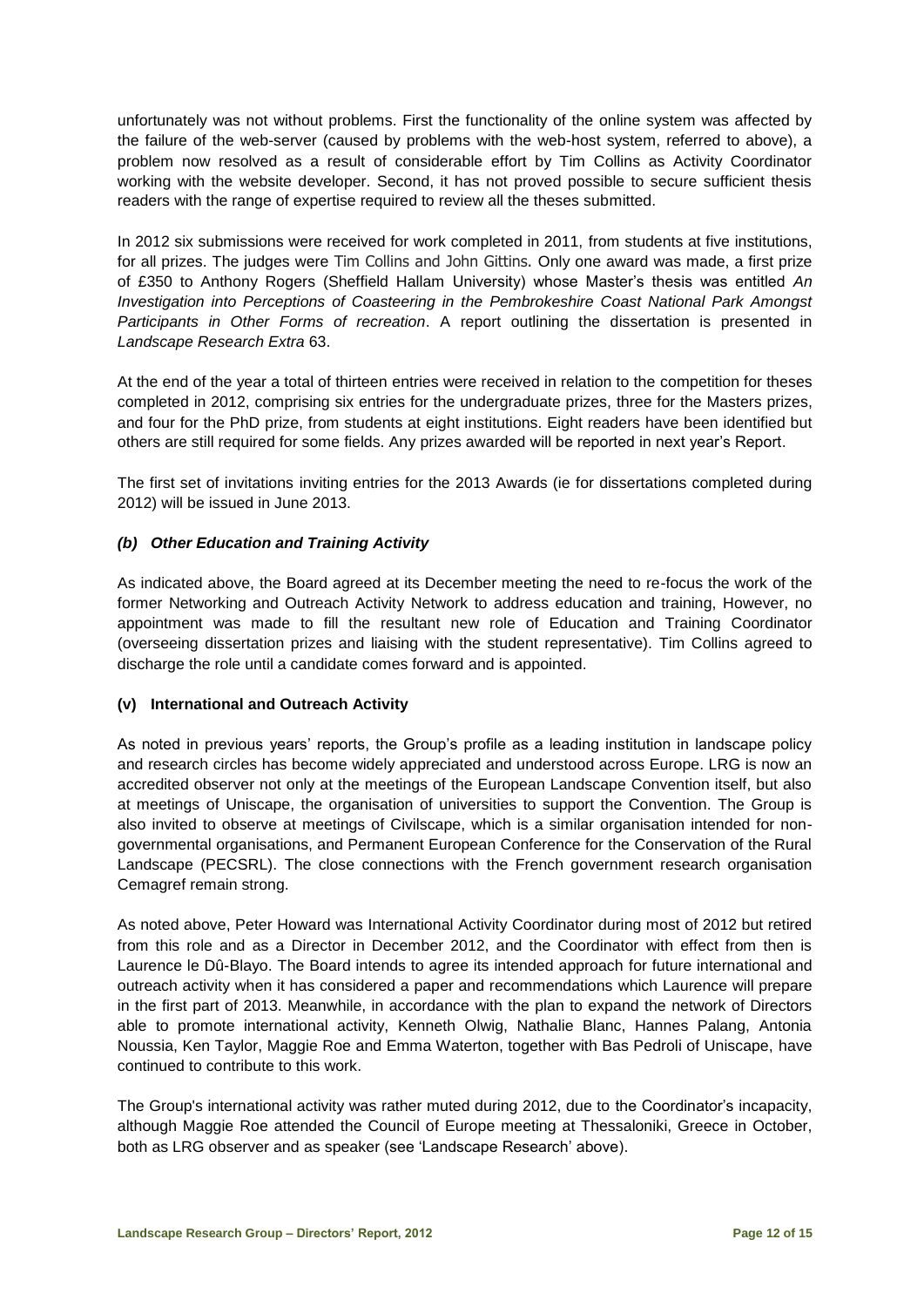Last year's report noted that international activity in 2011 had explored intitiatives to set up similar organisations to the Group, in Greece, Germany and the United States but that the first was unlikely to proceed for the time being and the last had made little progress. No substantive progress has been made in 2012 in relation to the United States.

However, 2012 has been more positive with significant progress in setting up a German-speaking network of landscape researchers. As noted in relation to 'Events' above, the Group sponsored an event at Erkner, Germany which brought together landscape researchers from Germany, Austria, Switzerland and Bolzano (Italy) and was also intended to try to establish such a network. It was agreed that the network would operate very loosely as a separate organisation with partnership links to the Group but formally not a part of it, and therefore agreed that its name – settled as Arbeitskreis Lanschaftsforschung (which translates as 'Working Group Landscape Research') – should not explicitly refer to the Group. Arbeitskreis Landschaftsforschung intends to publish its own electronic newsletter. It is keen to deepen its contact with the Group, and Vera Vicenzotti will act as the contact point for the time being. We expect to establish mutual Observer status at each other's meetings as their organisation becomes more formalised.

Finally, as referred to in 'Events', the Group, through Emma Waterton, co-organised and sponsored a very well-attended session on *Landscapes of Heritage and Heritage Landscapes* at the *Re-Theorising Heritage* conference held in Gothenburg in June 2012. The session opened with an introduction to the Group and to *Landscape Research*, including showcasing the new website, allowing the Group to profile itself to a world-wide audience of history, geography, sociology, tourism and heritage scholars. The presentation highlighted the Group's multi-disciplinary approach which is central to a better understanding of both the 'heritage' and 'landscape' themes on which the session was focused, and has resulted in new members joining the Group.

#### **(vi) Research and Policy Initiatives**

As indicated above, the Board agreed at its December meeting the need for this new area of activity, and appointed Chris Dalglish as Coordinator to lead the work. The Board had a preliminary discussion to consider possible focuses for work, and intends to agree its intended approach when it has considered a paper and recommendations which Chris will prepare in the first part of 2013.

#### **(vii)** *Landscape Research Extra*

*Landscape Research Extra* was published three times in 2012 (issues 61 to 63) [the intention is to publish four issues annually, but the fourth issue was delayed and will appear in January 2013]. The three issues totalled 36 pages of illustrated two column text. As in previous years, the editorial team aimed to present short pieces written in a clear style, seeking to stimulate readers with a very wide range of landscape topics and issues, and to provoke thought about them. Each issue included colour print illustrations, with reviews and short features.

Key features discussed the ownership of English forests (continued from an initial feature in 2011); how to be a landscape architect, including a bibliography of relevant books (the second and third parts of a feature started in 2011); the landscape as experienced by children (also continued from an initial feature in 2011); continuity in landscape; the World Heriage Site at Nazco, Peru; the impact of scale on perceptions of landscape, with reference to the large-scale pattern of the landscape of Siberia viewed from 33,000 feet and the small-scale pattern of landscape that results from the impact of movement disability on perception; the landscapes of the Ukraine; the faltering progress of implementation of the European Landscape Convention; 'sudden Larch death' disease; gardens and fences; and remembering and enjoying the landscapes of the Malvern Hills, the New Forest, the Lower Lea Valley, Essex and Suffolk.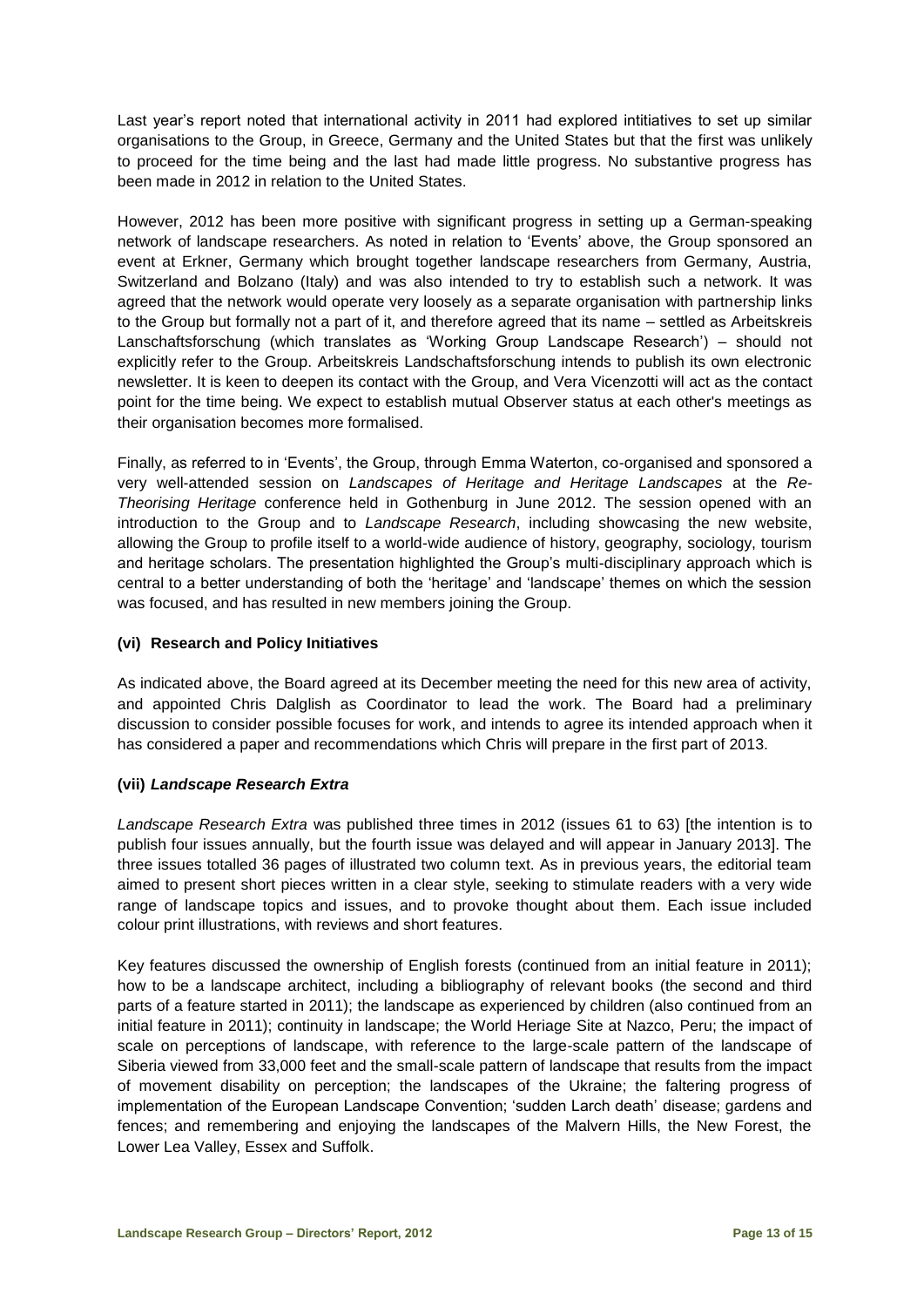The issues also contained brief notices and reports of various conferences and papers, including the *Transforming Practice* landscape research workshops and symposium, the symposium held in October 2011 being sponsored by the Group (see the Directors' Report for 2011); *New Energy – new energy landscapes – new perspectives for landscape research?* held in Erkner, Germany in April 2012 which was sponsored by the Group (see 'Events above); *Landscapes of Heritage and Heritage Landscapes* held in Gothenburg, Sweden in June 2012 and again sponsored by the Group (see 'Events' above); the third 'Careggi Landscape seminar' on *Soundscapes* held at Florence, Italy in June 2012. There was also a review of the *Idiosyncratic and Lively Landscapes* art exhibition (a retrospective of the work of Edward Burra) held at Chichester in November 2011 to February 2012.

Other articles included a write-up of two of the dissertations that received a prize under the Group's 2011 Scheme; short book reviews and anthologies, including reviews of three books recently published by LRG Members; a summary of the contents of Issues 5 and 6 of the 2011 volume of *Landscape Research* and of *Landscape History*; and a number of 'letters to the editor' and 'commentaries' on some of the features above.

The Board wishes to acknowledge with gratitude the continued commitment of Bud and Rosemary Young, and the varied correspondents (both overseas and domestic) who supply much of the source material. Notable among the latter in 2012 were Philip Pacey, Terry O'Regan, Ian Thompson, Brian Goodey, Gareth Roberts, Owen Manning, Paul Tabbush, Peter Howard, Baerbel Francis and Vera Vicenzotti.

#### **6. FINANCES**

The Group made a surplus in 2012 of £20,501 (income of £65,363, less expenditure of £44,862). This compares to the surplus in 2011 of £2,403 (income of £47,834, less expenditure of £45,431). There being one adjustment for 2011 creditor over-provision, the Group's Accumulated Fund at 31st December 2012 was £89,964 (2011, £68,363).

This large surplus was substantially due to a one-off item of income. During 2012 it was realised jointly by Taylor & Francis and the Treasurer that the payments due since the *Landscape Research* Publishing Agreement was re-negotiated in 2007 had been not fully made, due to oversight on the part of Taylor & Francis for which they have fully apologised. Following discussions, agreement was reached on the amount of under-payments due to be refunded (in total, £12,744), which were received in November 2012.

However, setting aside this one-off item, income nonetheless considerably exceeded expenditure. Compared to the previous year normal income was £52,589, increased from £47,824 in 2011 because of the extra contributions due from Taylor & Francis following the increase of the journal to six issues per annum. In contrast, expenditure was slightly reduced compared to the previous year, with increases in expenditure on *Landscape Research*, events, international networking, and Board/Executive and administration costs being more than outweighed by decreases in the costs of *Landscape Research Extra* (reflecting the publication of three rather than the planned four issues), website expenditure (reflecting completion of the website upgrade) and the prize scheme.

Looking ahead to 2013 and beyond, income is expected to remain at the 2012 level (excluding the one-off item), although this position may improve from 2014 dependent on the outcome of discussions with Taylor & Francis concerning the terms of the Publishing Agreement. More generally, given the prolonged delay in wider economic recovery, it seems prudent to continue to assume that royalties income will not otherwise significantly increase, and that bank deposit interest income will also not recover to previous levels from its current extremely low level.

Also, contributions from Gift Aid donations may reduce in future, due to a change in income tax rules which means that not as many donations as previously received will be eligible for tax relief [it may